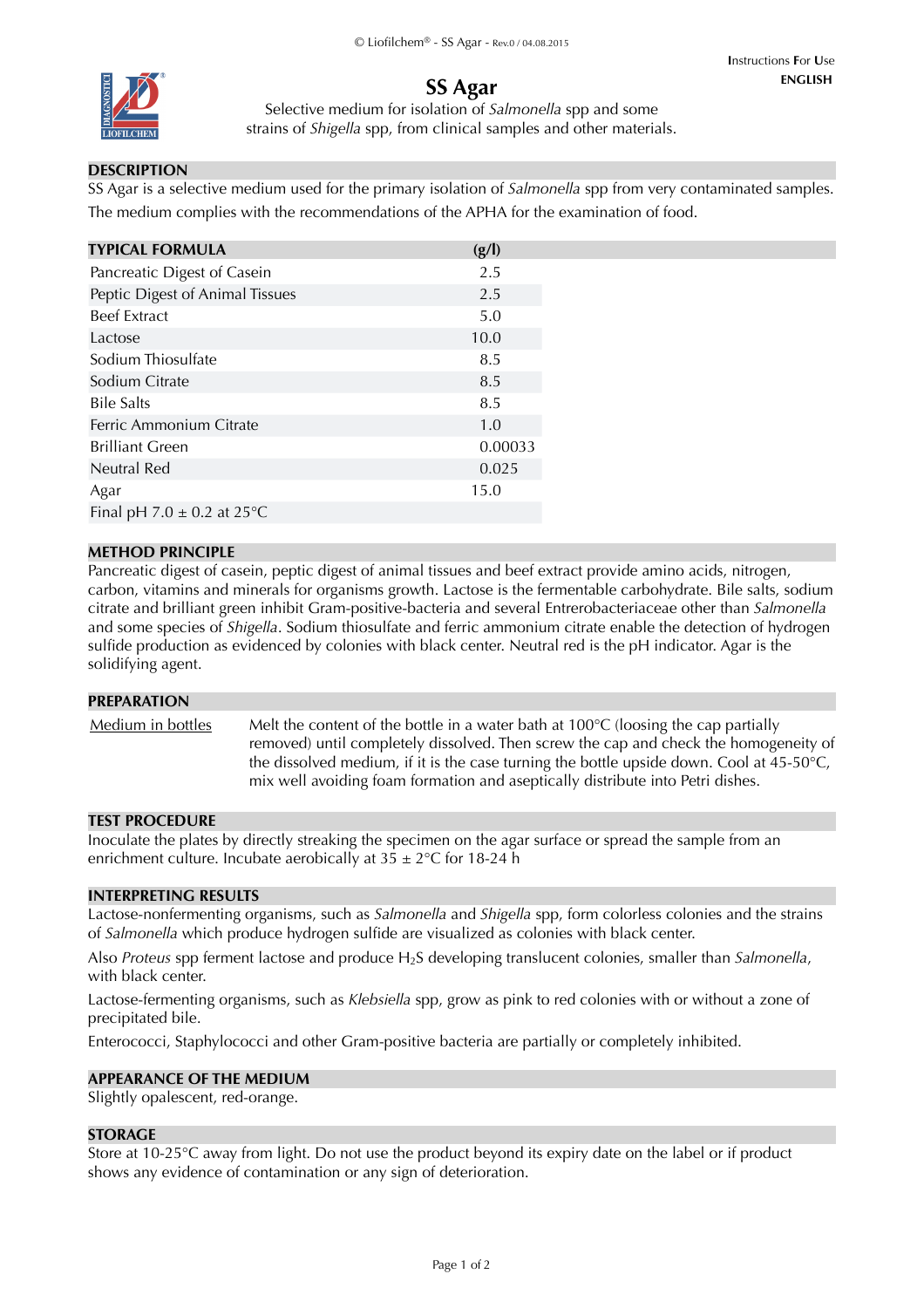#### **SHELF LIFE**

Medium in bottles: 2 years. Ready-to-use plates: 6 months.

## **QUALITY CONTROL**

Plates are inoculated with the microbial strains indicated in the QC table. Inoculum for productivity: 50-100 CFU. Inoculum for selectivity: 104-106 CFU. Incubation conditions: aerobically at  $35 \pm 2^{\circ}$ C for 18-24 hours.

## **QC Table.**

| Microorganism          |                    | Growth            | <b>Specification</b>                 |
|------------------------|--------------------|-------------------|--------------------------------------|
| Salmonella Typhimurium | <b>ATCC® 14028</b> | Good              | Colorless colonies with black center |
| Shigella flexneri      | ATCC® 12022        | Good              | Colorless colonies                   |
| Proteus mirabilis      | <b>ATCC® 12453</b> | Good              | Colorless colonies with black center |
| Klebsiella pneumoniae  | <b>ATCC® 13883</b> | Good              | Pink colonies                        |
| Escherichia coli       | ATCC® 25922        | Poor or inhibited | Pink to red colonies                 |
| Entercoccus faecalis   | ATCC® 29212        | Inhibited         |                                      |

#### **WARNING AND PRECAUTIONS**

The product does not contain hazardous substances in concentrations exceeding the limits set by current legislation and therefore is not classified as dangerous. It is nevertheless recommended to consult the safety data sheet for its correct use. The product is intended for *in vitro* diagnostic use only and must be used by properly trained operators.

#### **DISPOSAL OF WASTE**

Disposal of waste must be carried out according to national and local regulations in force.

#### **BIBLIOGRAPHY**

- 1. Murray, Baron, Jorgensen, Landry and Pfaller ed. (2007) Manual of clinical microbiology, 9th ed. American Society for Microbiology, Washington, D.C.
- 2. American Public Health Association (1992) Compendium of methods for the microbiological examination of food - 3rd ed.
- 3. Rose, H.M., and M.H. Kolodny (1942). J. Lab. Clin. Med. 27: 1081-1083.
- 4. Leifson E. (1935). J. Pathol. Bacteriol. 40: 581.

| <b>PRESENTATION</b> |                           | <b>Contents</b>           | Ref.     |
|---------------------|---------------------------|---------------------------|----------|
| SS Agar             | 90 mm ready-to-use plates | 20 plates                 | 10036    |
| SS Agar             | 90 mm ready-to-use plates | 100 plates                | $10036*$ |
| SS Agar             | <b>Bottles</b>            | $6 \times 100$ ml bottles | 402300   |
| SS Agar             | <b>Bottles</b>            | $6 \times 200$ ml bottles | 412300   |

# **TABLE OF SYMBOLS**

| Batch code       | In vitro Medical<br>IVD<br>Diagnostic Device | Manufacturer                                              | Use bv                                  | Fragile, handle<br>with care |
|------------------|----------------------------------------------|-----------------------------------------------------------|-----------------------------------------|------------------------------|
| Catalogue number | Temperature<br>limitation                    | ↽<br>Contains sufficient for<br>$\langle n \rangle$ tests | Caution, consult<br>Instruction For Use | $\sim$<br>Do not reuse       |



 Via Scozia zona ind.le, 64026 Roseto degli Abruzzi (Te) Italy Tel. +39 0858930745 Fax +39 0858930330 www.liofilchem.net liofilchem@liofilchem.net

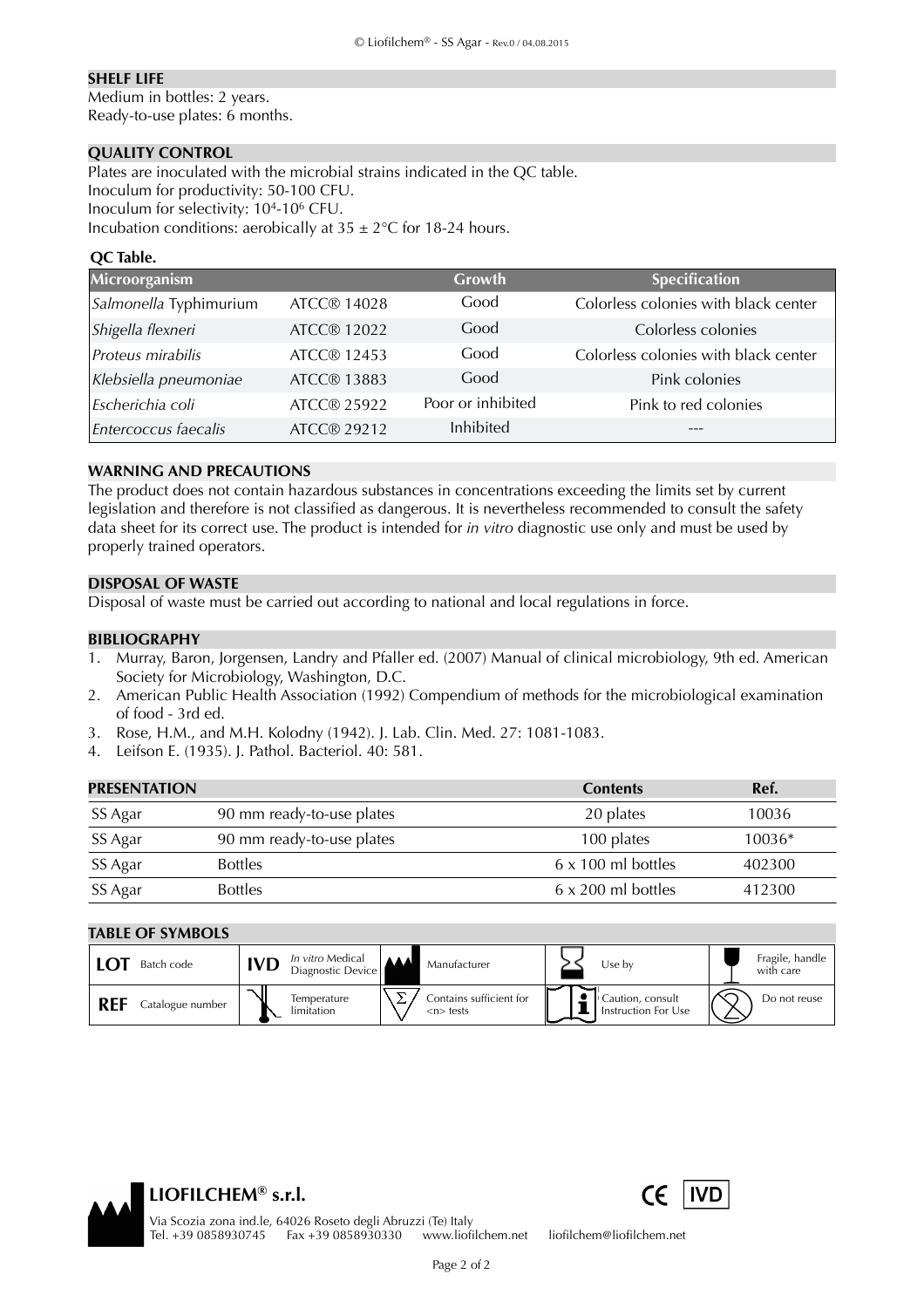

# **SS Agar**

Terreno selettivo per l'isolamento di *Salmonella* spp and alcuni ceppi di Shigella spp, da campioni clinici ed altri materiali.

## **DESCRIZIONE**

SS Agar è un terreno selettivo utilizzato per l'isolamento primario di *Salmonella* spp da campioni fortemente contaminati.

Il terreno soddisfa le raccomandazioni del APHA per l'esame degli alimenti.

| <b>FORMULA TIPICA</b>                    | (g/l)   |
|------------------------------------------|---------|
| Digerito Pancreatico di Caseina          | 2.5     |
| Digerito Peptico di Tessuti Animali      | 2.5     |
| Estratto di Manzo                        | 5.0     |
| Lattosio                                 | 10.0    |
| Sodio Tiosolfato                         | 8.5     |
| Sodio Citrato                            | 8.5     |
| Sali di Bile                             | 8.5     |
| Ammonio Citrato Ferrico                  | 1.0     |
| Verde Brillante                          | 0.00033 |
| Rosso Neutro                             | 0.025   |
| Agar                                     | 15.0    |
| pH Finale $7.0 \pm 0.2$ a $25^{\circ}$ C |         |

## **PRINCIPIO DEL METODO**

Il digerito pancreatico di caseina, il digerito peptico di tessuti animali e l'estratto di manzo forniscono aminoacidi, azoto, carbonio, vitamine e minerali per la crescita dei microrganismi. Il lattosio è il carboidrato fermentabile. Sali di bile, sodio citrato e verde brillante inibiscono i batteri Gram positivi e molte Enterobacteriaceae escluso *Salmonella* ed alcune specie di *Shigella*. Sodio tiosolfato e ammonio citrato ferrico servono per la determinazione della produzione di solfuro di idrogeno evidenziata dalla formazione di colonie con centro nero. Il rosso neutro è l'indicatore di pH. L'agar è l'agente solidificante.

#### **PREPARAZIONE**

Terreno in flaconi Sciogliere il contenuto di un flacone in bagnomaria a 100°C (con il tappo leggermente svitato) fino a completa dissoluzione del terreno. Verificare, una volta fuso, la buona omogeneità del terreno capovolgendo il flacone dopo averne avvitato il tappo. Raffreddare a 45-50°C, mescolare bene senza formazione di bolle. Versare in piastre Petri in condizioni di asepsi.

## **PROCEDURA DEL TEST**

Inoculare le piastre strisciando il campione clinico direttamente sulla superficie dell'agar o spatolare il materiale proveniente da una coltura di arricchimento. Incubare in atmosfera aerobica a 35 ± 2°C per 18-24 h.

## **INTERPRETAZIONE DEI RISULTATI**

I microrganismi che non fermentano il lattosio, come *Salmonella* e *Shigella* spp, formano colonie incolori ed i ceppi di *Salmonella* che producono solfuro di idrogeno sono visibili come colonie con centro nero.

Anche le specie *Proteus* fermentano il lattosio e producono H2S sviluppando colonie traslucide, più piccole di *Salmonella*, con centro nero.

I microrganismi che fermentano il lattosio, come *Klebsiella* spp, crescono come colonie da rosa a rosso con o senza l'alone di precipitati di bile.

Enterococchi, Stafilococchi ed altri batteri Gram positivi risultano parzialmente o completamente inibiti.

## **ASPETTO**

Rosso-arancio, leggermente opalescente.

#### **CONSERVAZIONE**

Conservare a 10-25°C al riparo dalla luce. Non usare il prodotto dopo la sua data di scadenza indicata sull'etichetta o se il prodotto mostra segni di contaminazione o deterioramento.